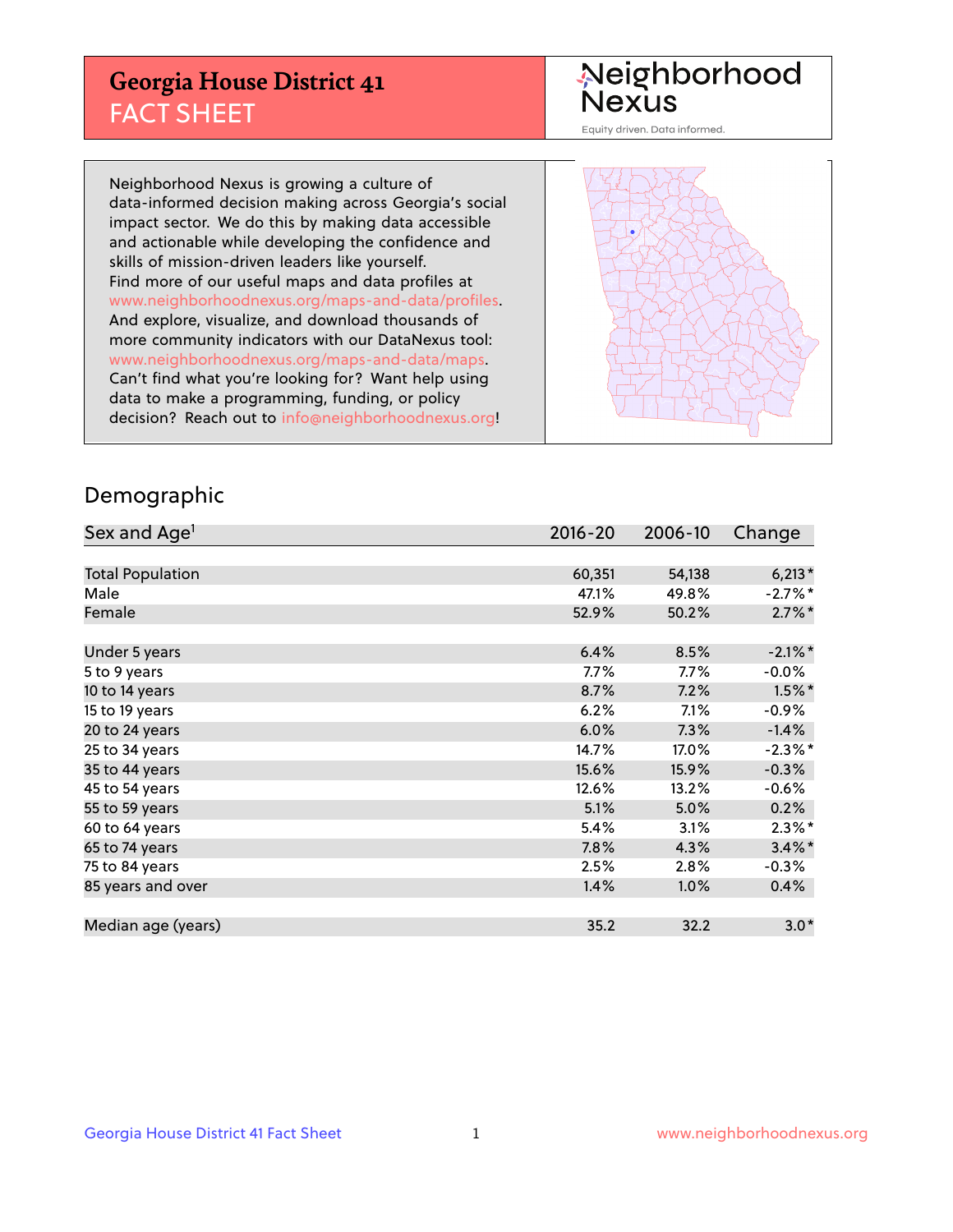## Demographic, continued...

| Race <sup>2</sup>                                            | $2016 - 20$  | 2006-10      | Change            |
|--------------------------------------------------------------|--------------|--------------|-------------------|
| <b>Total population</b>                                      | 60,351       | 54,138       | $6,213*$          |
| One race                                                     | 95.7%        | 98.3%        | $-2.6\%$ *        |
| White                                                        | 35.2%        | 40.5%        | $-5.3\%$ *        |
| <b>Black or African American</b>                             | 43.4%        | 38.8%        | 4.6%*             |
| American Indian and Alaska Native                            | 0.3%         | 0.2%         | 0.2%              |
| Asian                                                        | 3.4%         | 3.3%         | 0.1%              |
| Native Hawaiian and Other Pacific Islander                   | 0.0%         | 0.0%         | $-0.0%$           |
| Some other race                                              | 13.4%        | 15.5%        | $-2.2%$           |
| Two or more races                                            | 4.3%         | 1.7%         | $2.6\%$ *         |
| Race alone or in combination with other race(s) <sup>3</sup> | $2016 - 20$  | 2006-10      | Change            |
|                                                              |              |              |                   |
| Total population                                             | 60,351       | 54,138       | $6,213*$          |
| White                                                        | 38.6%        | 41.5%        | $-3.0%$           |
| <b>Black or African American</b>                             | 45.8%        | 39.9%        | $6.0\%$ *         |
| American Indian and Alaska Native                            | 0.9%         | 0.4%         | 0.5%              |
| Asian                                                        | 3.9%         | 3.5%         | 0.4%              |
| Native Hawaiian and Other Pacific Islander                   | 0.0%         | 0.0%         | $-0.0%$           |
| Some other race                                              | 15.5%        | 16.3%        | $-0.8%$           |
| Hispanic or Latino and Race <sup>4</sup>                     | $2016 - 20$  | 2006-10      | Change            |
| <b>Total population</b>                                      | 60,351       | 54,138       | $6,213*$          |
| Hispanic or Latino (of any race)                             | 27.1%        | 25.1%        | 2.1%              |
| Not Hispanic or Latino                                       | 72.9%        | 74.9%        | $-2.1\%$ *        |
| White alone                                                  | 24.1%        | 31.5%        | $-7.4%$ *         |
| <b>Black or African American alone</b>                       | 42.5%        | 38.4%        | $4.2\%$ *         |
| American Indian and Alaska Native alone                      | 0.1%         | 0.1%         | 0.1%              |
| Asian alone                                                  | 3.4%         | 3.2%         | 0.1%              |
| Native Hawaiian and Other Pacific Islander alone             |              |              | 0.0%              |
|                                                              | 0.0%         | 0.0%         |                   |
| Some other race alone<br>Two or more races                   | 0.6%<br>2.1% | 0.5%<br>1.2% | 0.1%<br>$0.8\%$ * |
|                                                              |              |              |                   |
| U.S. Citizenship Status <sup>5</sup>                         | 2016-20      | 2006-10      | Change            |
| Foreign-born population                                      | 12,173       | 12,571       | $-398$            |
| Naturalized U.S. citizen                                     | 45.1%        | 23.1%        | 22.1%*            |
| Not a U.S. citizen                                           | 54.9%        | 76.9%        | $-22.1\%$ *       |
|                                                              |              |              |                   |
| Citizen, Voting Age Population <sup>6</sup>                  | 2016-20      | 2006-10      | Change            |
| Citizen, 18 and over population                              | 38,194       | 30,781       | $7,414*$          |
| Male                                                         | 47.4%        | 46.7%        | 0.8%              |
| Female                                                       | 52.6%        | 53.3%        | $-0.8%$           |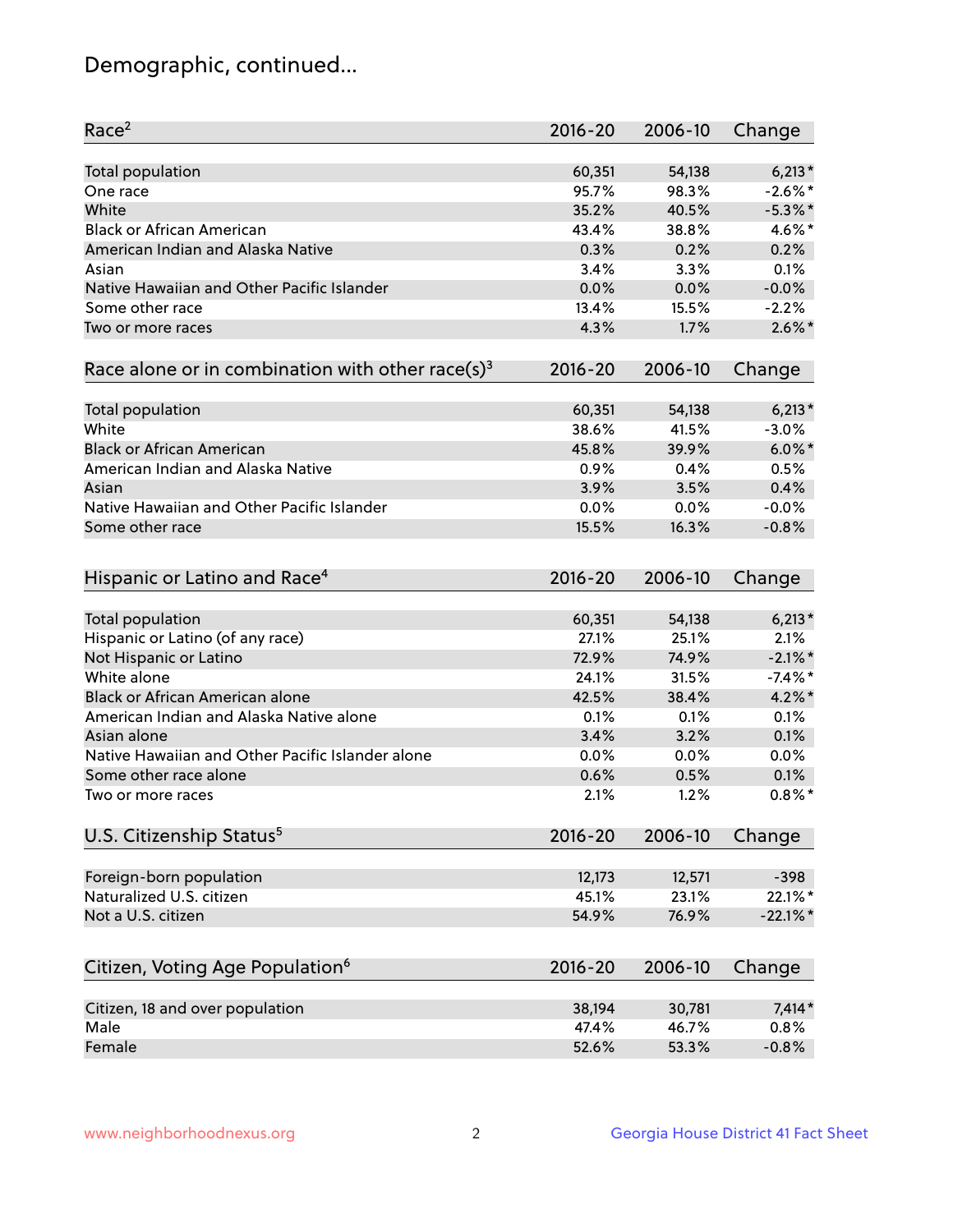#### Economic

| Income <sup>7</sup>                                 | $2016 - 20$ | 2006-10 | Change     |
|-----------------------------------------------------|-------------|---------|------------|
|                                                     |             |         |            |
| All households                                      | 20,903      | 17,790  | $3,113*$   |
| Less than \$10,000                                  | 6.2%        | 5.4%    | 0.7%       |
| \$10,000 to \$14,999                                | 2.7%        | 4.2%    | $-1.5%$    |
| \$15,000 to \$24,999                                | 9.1%        | 13.2%   | $-4.0\%$ * |
| \$25,000 to \$34,999                                | 8.1%        | 12.4%   | $-4.3\%$ * |
| \$35,000 to \$49,999                                | 13.9%       | 15.7%   | $-1.8%$    |
| \$50,000 to \$74,999                                | 19.7%       | 20.7%   | $-0.9%$    |
| \$75,000 to \$99,999                                | 13.3%       | 12.5%   | 0.9%       |
| \$100,000 to \$149,999                              | 17.2%       | 11.4%   | $5.8\%$ *  |
| \$150,000 to \$199,999                              | 5.9%        | 2.8%    | $3.1\%$ *  |
| \$200,000 or more                                   | 3.8%        | 1.8%    | $2.0\%$ *  |
| Median household income (dollars)                   | 62,013      | 49,077  | 12,935*    |
| Mean household income (dollars)                     | 75,381      | 61,878  | 13,503*    |
| With earnings                                       | 83.6%       | 84.7%   | $-1.1%$    |
| Mean earnings (dollars)                             | 75,912      | 60,558  | 15,354*    |
| <b>With Social Security</b>                         | 24.6%       | 21.5%   | $3.1\%$ *  |
| Mean Social Security income (dollars)               | 19,388      | 14,574  | 4,814*     |
| With retirement income                              | 17.6%       | 15.2%   | $2.3\%$ *  |
| Mean retirement income (dollars)                    | 24,417      | 18,604  | $5,813*$   |
| With Supplemental Security Income                   | 4.7%        | 2.7%    | $2.0\%$ *  |
| Mean Supplemental Security Income (dollars)         | 5,994       | 7,411   | $-1,417$   |
| With cash public assistance income                  | 0.9%        | 0.9%    | $-0.0%$    |
| Mean cash public assistance income (dollars)        | 528         | 8,614   | $-8,086$   |
| With Food Stamp/SNAP benefits in the past 12 months | 11.9%       | 9.1%    | $2.7\%$ *  |
|                                                     |             |         |            |
| Families                                            | 14,177      | 11,940  | $2,238*$   |
| Less than \$10,000                                  | 2.7%        | 4.0%    | $-1.3%$    |
| \$10,000 to \$14,999                                | 1.2%        | 2.7%    | $-1.5%$    |
| \$15,000 to \$24,999                                | 5.6%        | 10.8%   | $-5.3\%$ * |
| \$25,000 to \$34,999                                | 8.5%        | 11.4%   | $-2.8%$    |
| \$35,000 to \$49,999                                | 14.0%       | 17.0%   | $-3.0%$    |
| \$50,000 to \$74,999                                | 21.2%       | 21.3%   | $-0.1%$    |
| \$75,000 to \$99,999                                | 14.3%       | 13.7%   | 0.5%       |
| \$100,000 to \$149,999                              | 20.9%       | 12.8%   | $8.1\%$ *  |
| \$150,000 to \$199,999                              | 6.9%        | 4.0%    | $2.9\%$ *  |
| \$200,000 or more                                   | 4.9%        | 2.3%    | $2.6\%$ *  |
| Median family income (dollars)                      | 71,525      | 54,751  | 16,775*    |
| Mean family income (dollars)                        | 85,283      | 68,629  | 16,654*    |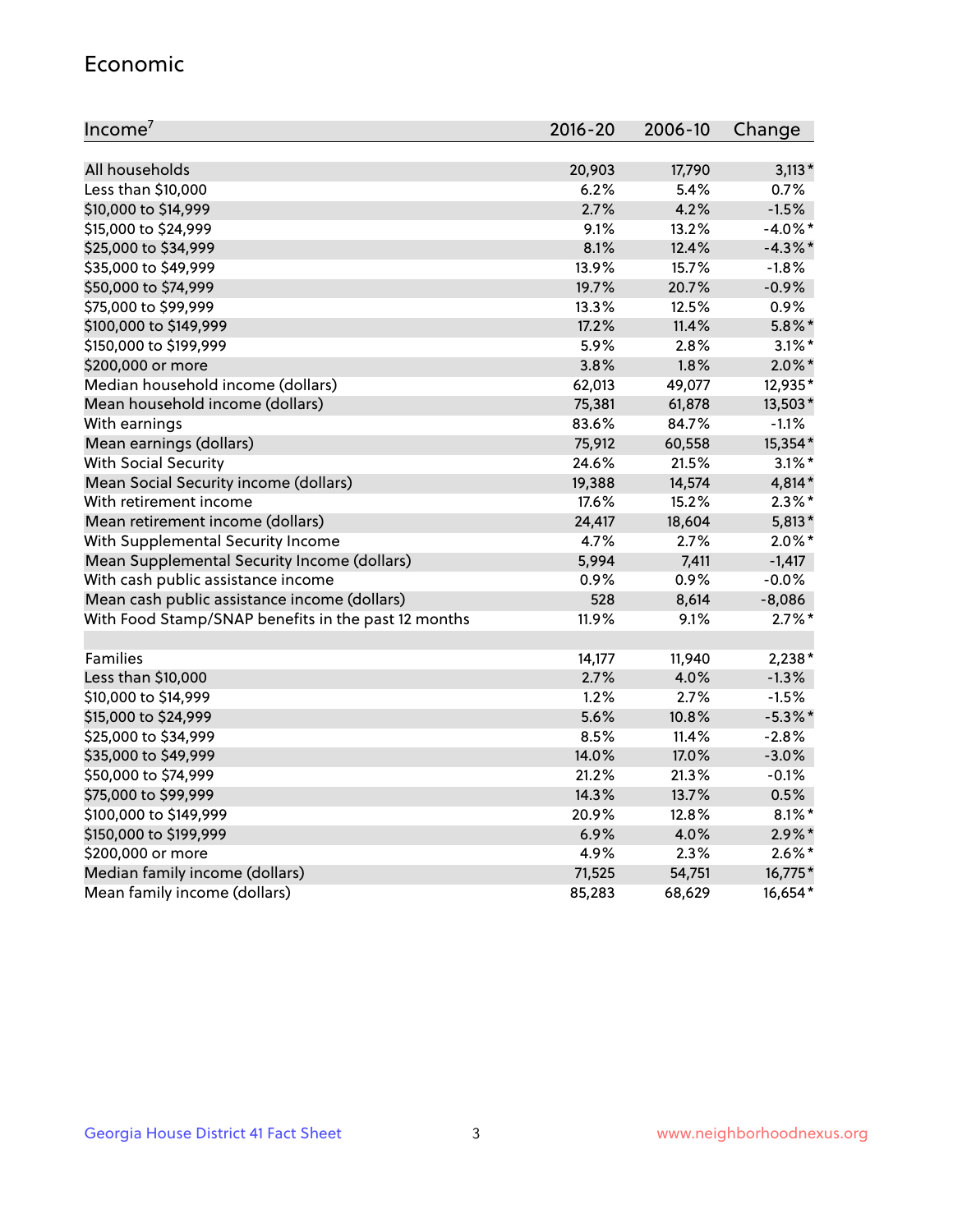## Economic, continued...

| Income, continued <sup>8</sup>                                        | $2016 - 20$ | 2006-10 | Change     |
|-----------------------------------------------------------------------|-------------|---------|------------|
|                                                                       |             |         |            |
| Nonfamily households                                                  | 6,725       | 5,850   | 875*       |
| Median nonfamily income (dollars)                                     | 38,143      | 34,513  | $3,630*$   |
| Mean nonfamily income (dollars)                                       | 49,770      | 44,782  | 4,988*     |
| Median earnings for workers (dollars)                                 | 33,033      | 26,659  | $6,374*$   |
| Median earnings for male full-time, year-round workers                | 43,927      | 37,985  | 5,942*     |
| (dollars)                                                             |             |         |            |
| Median earnings for female full-time, year-round workers<br>(dollars) | 41,550      | 34,331  | 7,219 *    |
| Per capita income (dollars)                                           | 26,997      | 21,797  | $5,200*$   |
|                                                                       |             |         |            |
| Families and People Below Poverty Level <sup>9</sup>                  | $2016 - 20$ | 2006-10 | Change     |
|                                                                       |             |         |            |
| <b>All families</b>                                                   | 7.8%        | 11.6%   | $-3.8\%$ * |
| With related children under 18 years                                  | 12.0%       | 16.7%   | $-4.6%$    |
| With related children under 5 years only                              | 13.2%       | 13.8%   | $-0.6%$    |
| Married couple families                                               | 3.2%        | 6.2%    | $-3.0%$    |
| With related children under 18 years                                  | 4.7%        | 9.6%    | $-4.9%$    |
| With related children under 5 years only                              | 9.8%        | 0.6%    | 9.2%       |
| Families with female householder, no husband present                  | 17.2%       | 23.6%   | $-6.5%$    |
| With related children under 18 years                                  | 22.5%       | 27.9%   | $-5.3%$    |
| With related children under 5 years only                              | 25.3%       | 41.1%   | $-15.9%$   |
| All people                                                            | 12.3%       | 16.4%   | $-4.1\%$ * |
| Under 18 years                                                        | 17.1%       | 24.4%   | $-7.4%$    |
| Related children under 18 years                                       | 16.9%       | 24.1%   | $-7.2%$    |
| Related children under 5 years                                        | 22.2%       | 28.5%   | $-6.3%$    |
| Related children 5 to 17 years                                        | 15.1%       | 22.1%   | $-7.0%$    |
| 18 years and over                                                     | 10.5%       | 13.0%   | $-2.6%$    |
| 18 to 64 years                                                        | 11.0%       | 13.6%   | $-2.6%$    |
| 65 years and over                                                     | 7.7%        | 8.6%    | $-0.9%$    |
| People in families                                                    | 9.2%        | 14.9%   | $-5.7\%$ * |
| Unrelated individuals 15 years and over                               | 26.6%       | 23.6%   | 3.0%       |
|                                                                       |             |         |            |
| Non-Hispanic white people                                             | 9.7%        | 9.2%    | 0.5%       |
| Black or African-American people                                      | 11.8%       | 16.8%   | $-5.0%$    |
| Asian people                                                          | 0.8%        | 4.2%    | $-3.3%$    |
| Hispanic or Latino people                                             | 16.8%       | 25.1%   | $-8.3%$    |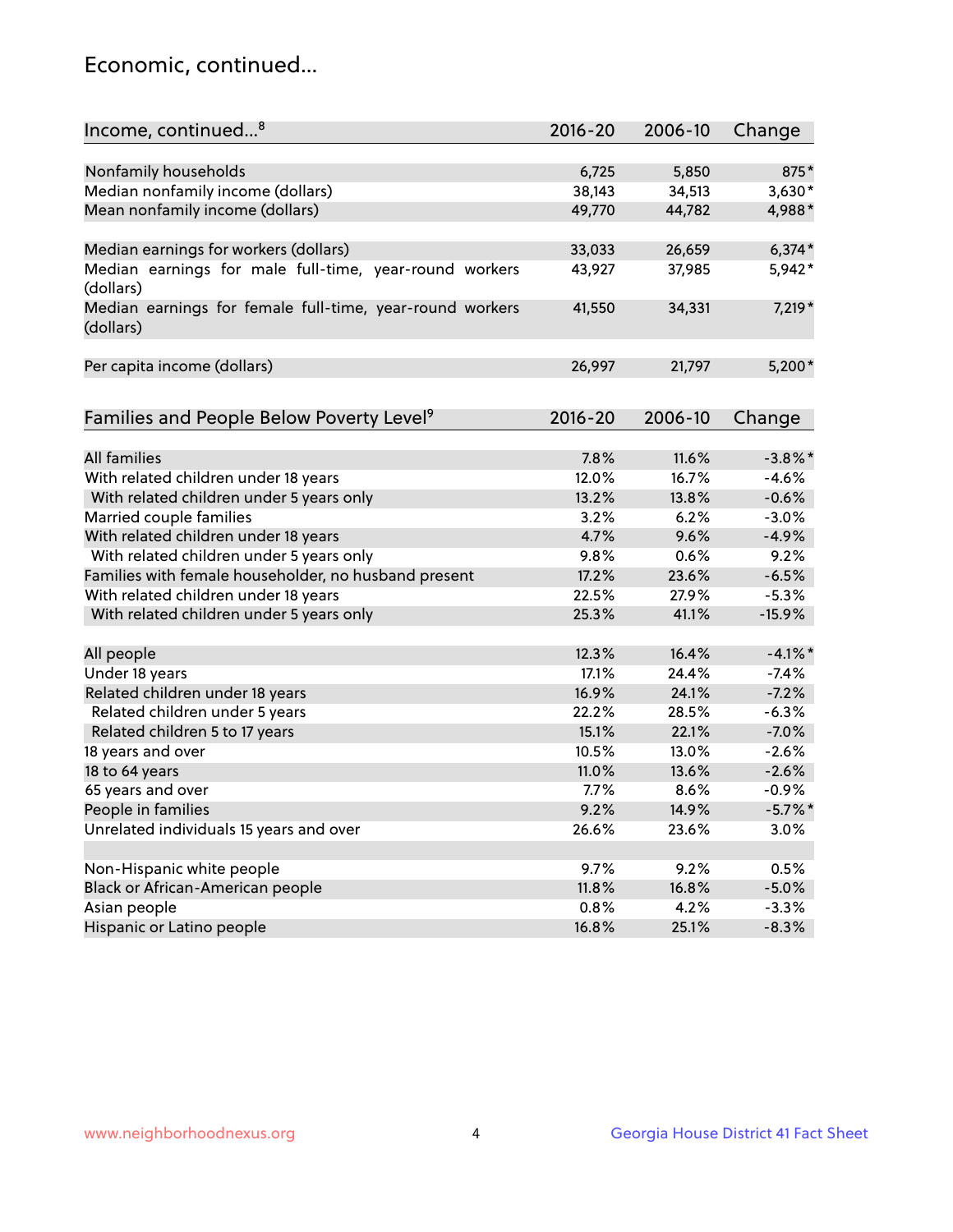## Employment

| Employment Status <sup>10</sup>                                                               | $2016 - 20$ | 2006-10 | Change    |
|-----------------------------------------------------------------------------------------------|-------------|---------|-----------|
|                                                                                               |             |         |           |
| Population 16 years and over                                                                  | 46,075      | 40,612  | $5,462*$  |
| In labor force                                                                                | 65.3%       | 67.4%   | $-2.1%$   |
| Civilian labor force                                                                          | 65.3%       | 67.4%   | $-2.0%$   |
| Employed                                                                                      | 62.3%       | 60.5%   | 1.8%      |
| Unemployed                                                                                    | 3.1%        | 6.9%    | $-3.8%$   |
| <b>Armed Forces</b>                                                                           | 0.0%        | 0.1%    | $-0.0%$   |
| Not in labor force                                                                            | 34.7%       | 32.6%   | 2.1%      |
| Civilian labor force                                                                          | 30,102      | 27,354  | $2,748*$  |
| <b>Unemployment Rate</b>                                                                      | 4.7%        | 10.2%   | $-5.5%$   |
|                                                                                               |             |         |           |
| Females 16 years and over                                                                     | 23,736      | 20,912  | $2,823*$  |
| In labor force                                                                                | 61.3%       | 62.1%   | $-0.7%$   |
| Civilian labor force                                                                          | 61.3%       | 62.0%   | $-0.7%$   |
| Employed                                                                                      | 58.4%       | 55.6%   | 2.8%      |
|                                                                                               |             |         |           |
| Own children of the householder under 6 years                                                 | 4,764       | 5,328   | $-564$    |
| All parents in family in labor force                                                          | 62.3%       | 59.1%   | 3.2%      |
| Own children of the householder 6 to 17 years                                                 | 10,336      | 8,574   | $1,762*$  |
| All parents in family in labor force                                                          | 69.6%       | 70.2%   | $-0.6%$   |
|                                                                                               |             |         |           |
| Industry <sup>11</sup>                                                                        | $2016 - 20$ | 2006-10 | Change    |
|                                                                                               |             |         |           |
| Civilian employed population 16 years and over                                                | 28,694      | 24,560  | $4,134*$  |
| Agriculture, forestry, fishing and hunting, and mining                                        | 0.0%        | 0.3%    | $-0.3%$   |
| Construction                                                                                  | 12.4%       | 12.1%   | 0.4%      |
| Manufacturing                                                                                 | 8.2%        | 8.1%    | 0.2%      |
| Wholesale trade                                                                               | 2.6%        | 2.6%    | $-0.0%$   |
| Retail trade                                                                                  | 11.1%       | 12.4%   | $-1.4%$   |
| Transportation and warehousing, and utilities                                                 | 5.5%        | 4.7%    | 0.8%      |
| Information                                                                                   | 2.6%        | 3.1%    | $-0.5%$   |
| Finance and insurance, and real estate and rental and leasing                                 | 9.2%        | 7.5%    | 1.7%      |
| Professional, scientific, and management, and administrative<br>and waste management services | 15.8%       | 13.1%   | $2.7\%$ * |
| Educational services, and health care and social assistance                                   | 16.3%       | 15.3%   | 1.0%      |
| Arts, entertainment, and recreation, and accommodation and                                    | 9.0%        | 9.7%    | $-0.7%$   |
| food services                                                                                 |             |         |           |
| Other services, except public administration                                                  | 4.7%        | 6.6%    | $-1.9%$   |
| Public administration                                                                         | 2.6%        | 4.4%    | $-1.9%$ * |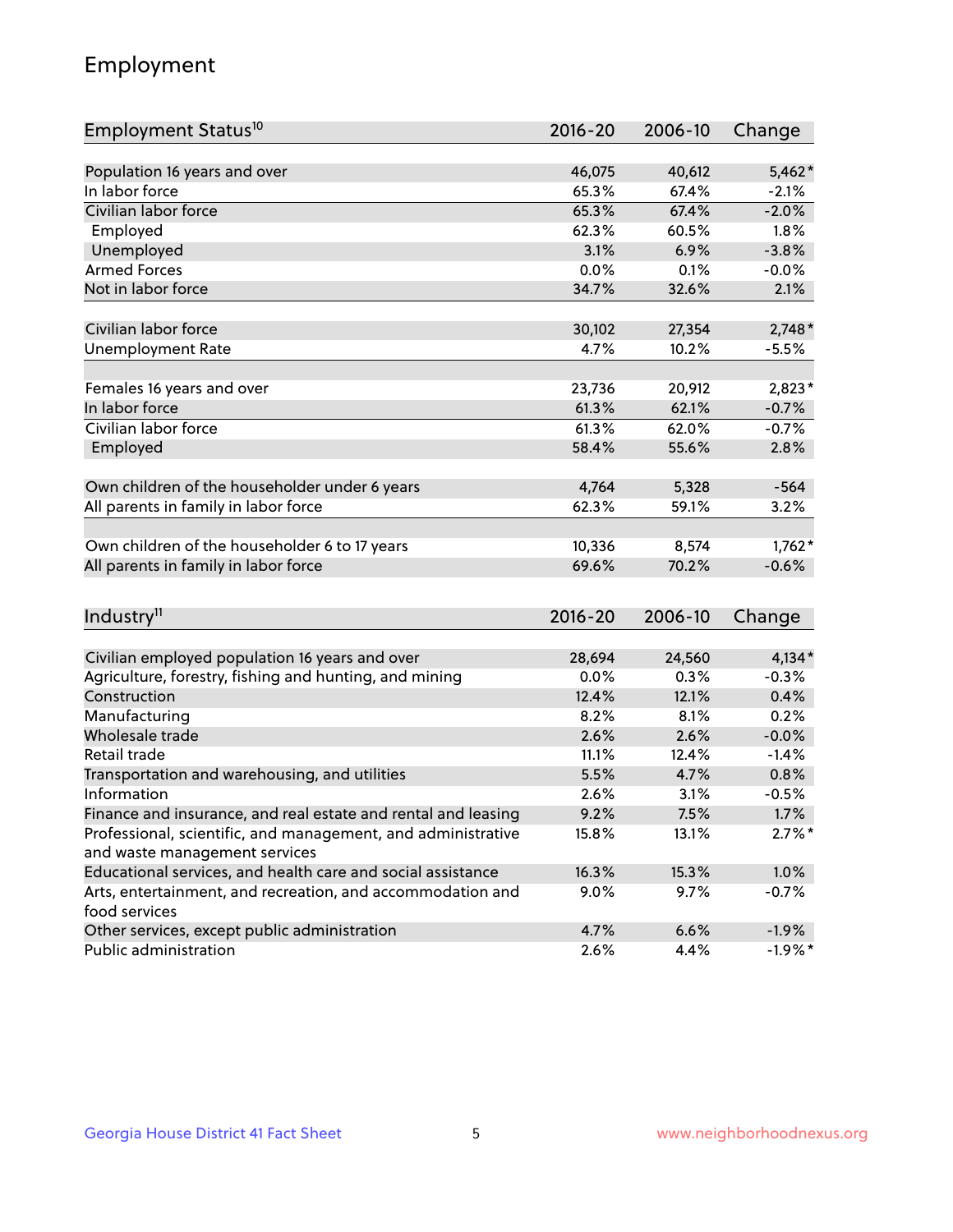## Employment, continued...

| Occupation <sup>12</sup>                                     | $2016 - 20$ | 2006-10 | Change     |
|--------------------------------------------------------------|-------------|---------|------------|
| Civilian employed population 16 years and over               | 28,694      | 24,560  | $4,134*$   |
| Management, business, science, and arts occupations          | 33.3%       | 27.9%   | $5.4\%$ *  |
| Service occupations                                          | 16.9%       | 19.2%   | $-2.4%$    |
| Sales and office occupations                                 | 21.9%       | 27.4%   | $-5.5%$ *  |
| Natural<br>and<br>resources,<br>construction,<br>maintenance | 14.4%       | 14.3%   | 0.1%       |
| occupations                                                  |             |         |            |
| Production, transportation, and material moving occupations  | 13.6%       | 11.2%   | $2.3\%$ *  |
| Class of Worker <sup>13</sup>                                | $2016 - 20$ | 2006-10 | Change     |
|                                                              |             |         |            |
| Civilian employed population 16 years and over               | 28,694      | 24,560  | $4,134*$   |
| Private wage and salary workers                              | 84.5%       | 81.0%   | 3.5%       |
| Government workers                                           | 8.4%        | 12.2%   | $-3.8\%$ * |
| Self-employed in own not incorporated business workers       | 6.9%        | 6.7%    | 0.1%       |
| Unpaid family workers                                        | 0.2%        | 0.1%    | 0.1%       |
| Job Flows <sup>14</sup>                                      | 2019        | 2010    | Change     |
|                                                              |             |         |            |
| Total Jobs in district                                       | 12,356      | 9,582   | 2,774      |
| Held by residents of district                                | 6.6%        | 6.8%    | $-0.1%$    |
| Held by non-residents of district                            | 93.4%       | 93.2%   | 0.1%       |
| Jobs by Industry Sector <sup>15</sup>                        | 2019        | 2010    | Change     |
|                                                              |             |         |            |
| Total Jobs in district                                       | 12,356      | 9,582   | 2,774      |
| Goods Producing sectors                                      | 4.5%        | 3.4%    | 1.1%       |
| Trade, Transportation, and Utilities sectors                 | 24.0%       | 18.3%   | 5.7%       |
| All Other Services sectors                                   | 71.6%       | 78.4%   | $-6.8%$    |
|                                                              |             |         |            |
| Total Jobs in district held by district residents            | 820         | 648     | 172        |
| <b>Goods Producing sectors</b>                               | 12.7%       | 7.3%    | 5.4%       |
| Trade, Transportation, and Utilities sectors                 | 13.5%       | 9.0%    | 4.6%       |
| All Other Services sectors                                   | 73.8%       | 83.8%   | $-10.0%$   |
| Jobs by Earnings <sup>16</sup>                               | 2019        | 2010    | Change     |
|                                                              |             |         |            |
| Total Jobs in district                                       | 12,356      | 9,582   | 2,774      |
| Jobs with earnings \$1250/month or less                      | 25.6%       | 31.0%   | $-5.4%$    |
| Jobs with earnings \$1251/month to \$3333/month              | 38.9%       | 41.5%   | $-2.6%$    |
| Jobs with earnings greater than \$3333/month                 | 35.5%       | 27.5%   | 8.0%       |
|                                                              |             |         |            |
| Total Jobs in district held by district residents            | 820         | 648     | 172        |
| Jobs with earnings \$1250/month or less                      | 34.3%       | 41.8%   | $-7.6%$    |
| Jobs with earnings \$1251/month to \$3333/month              | 45.6%       | 42.9%   | 2.7%       |
| Jobs with earnings greater than \$3333/month                 | 20.1%       | 15.3%   | 4.8%       |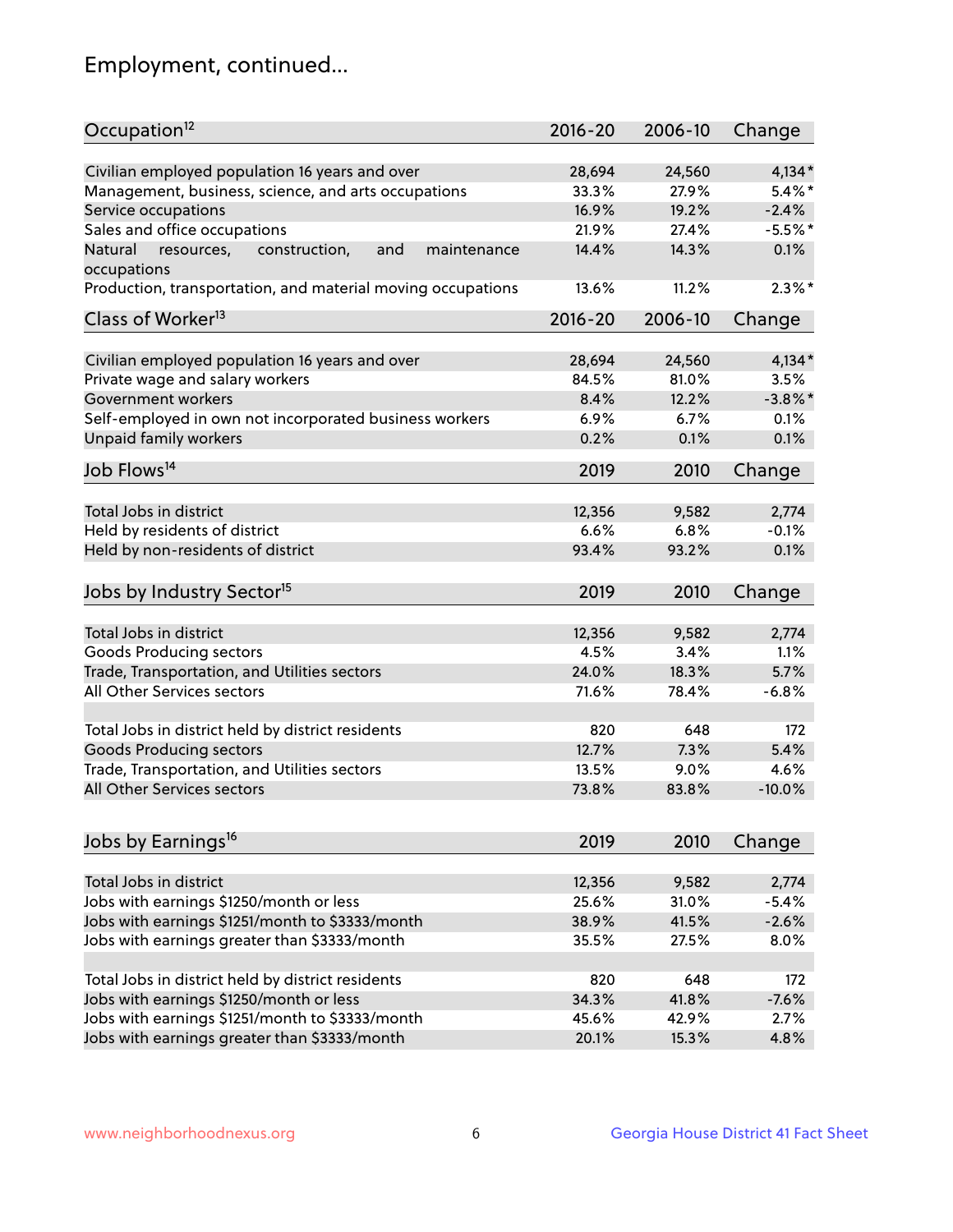## Employment, continued...

| Jobs by Age of Worker <sup>17</sup>               | 2019   | 2010  | Change  |
|---------------------------------------------------|--------|-------|---------|
|                                                   |        |       |         |
| Total Jobs in district                            | 12,356 | 9,582 | 2,774   |
| Jobs with workers age 29 or younger               | 25.7%  | 25.3% | 0.4%    |
| Jobs with workers age 30 to 54                    | 52.9%  | 58.8% | $-5.9%$ |
| Jobs with workers age 55 or older                 | 21.4%  | 15.9% | 5.5%    |
|                                                   |        |       |         |
| Total Jobs in district held by district residents | 820    | 648   | 172     |
| Jobs with workers age 29 or younger               | 30.5%  | 26.9% | 3.6%    |
| Jobs with workers age 30 to 54                    | 49.1%  | 57.3% | $-8.1%$ |
| Jobs with workers age 55 or older                 | 20.4%  | 15.9% | 4.5%    |

#### Education

| School Enrollment <sup>18</sup>                | $2016 - 20$ | 2006-10 | Change     |
|------------------------------------------------|-------------|---------|------------|
|                                                |             |         |            |
| Population 3 years and over enrolled in school | 15,582      | 13,886  | $1,697*$   |
| Nursery school, preschool                      | 4.1%        | 6.5%    | $-2.4\%$ * |
| Kindergarten                                   | 5.9%        | 6.6%    | $-0.7%$    |
| Elementary school (grades 1-8)                 | 50.6%       | 43.9%   | $6.6\%$ *  |
| High school (grades 9-12)                      | 19.1%       | 22.4%   | $-3.3%$    |
| College or graduate school                     | 20.3%       | 20.6%   | $-0.3%$    |
| Educational Attainment <sup>19</sup>           | $2016 - 20$ | 2006-10 | Change     |
|                                                |             |         |            |
| Population 25 years and over                   | 39,303      | 33,675  | $5,628*$   |
| Less than 9th grade                            | 8.7%        | 10.3%   | $-1.6%$    |
| 9th to 12th grade, no diploma                  | 6.8%        | 10.4%   | $-3.7%$ *  |
| High school graduate (includes equivalency)    | 27.0%       | 29.2%   | $-2.2%$    |
| Some college, no degree                        | 20.8%       | 21.9%   | $-1.2%$    |
| Associate's degree                             | 8.6%        | 6.7%    | $1.9\%$ *  |
| Bachelor's degree                              | 18.8%       | 15.9%   | $2.9\%$ *  |
| Graduate or professional degree                | 9.3%        | 5.5%    | $3.8\%$ *  |
|                                                |             |         |            |
| Percent high school graduate or higher         | 84.5%       | 79.3%   | $5.3\%$ *  |
| Percent bachelor's degree or higher            | 28.2%       | 21.4%   | $6.7\%$ *  |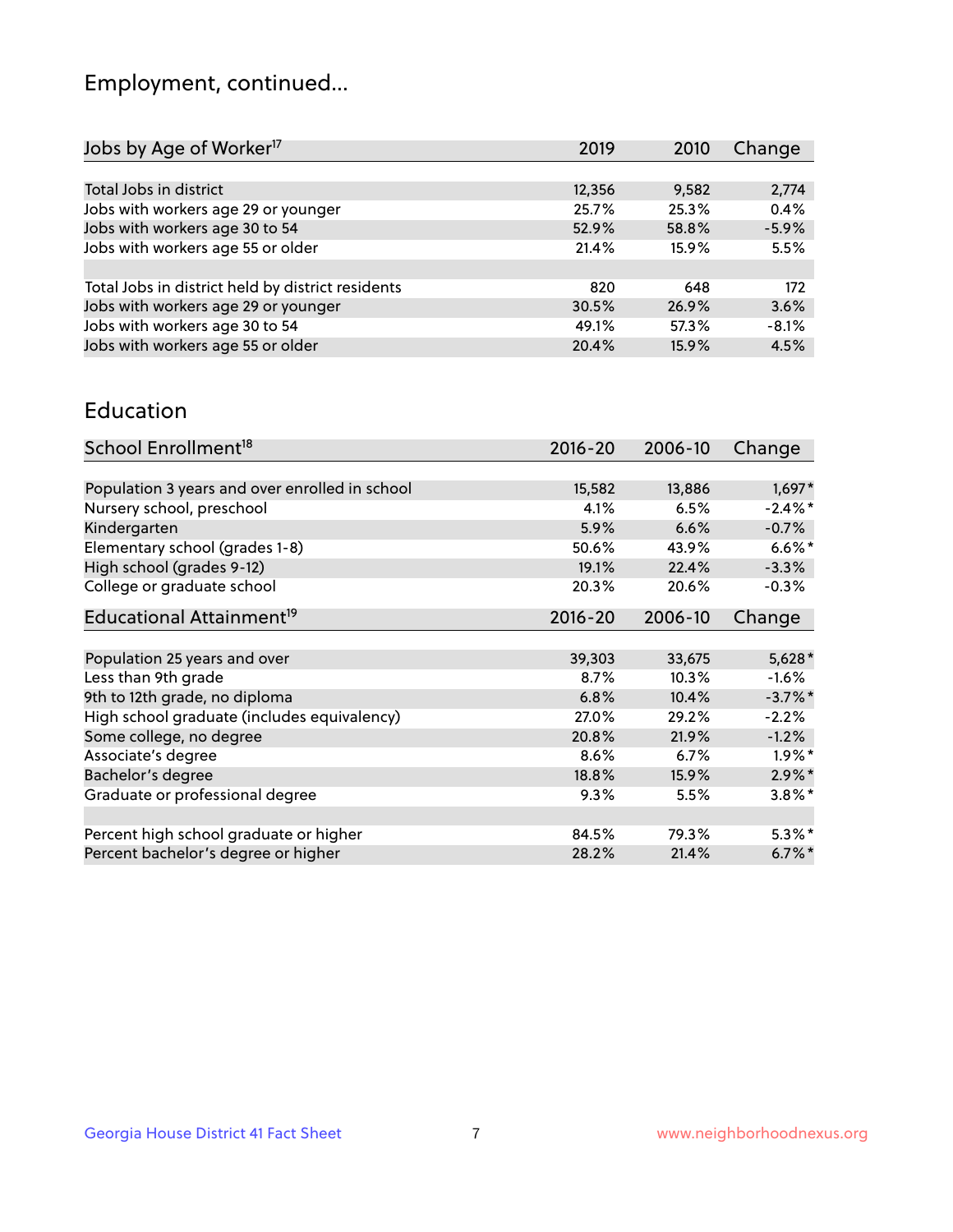## Housing

| Households by Type <sup>20</sup>                     | 2016-20     | 2006-10 | Change     |
|------------------------------------------------------|-------------|---------|------------|
|                                                      |             |         |            |
| <b>Total households</b>                              | 20,903      | 17,790  | $3,113*$   |
| Family households (families)                         | 67.8%       | 67.1%   | 0.7%       |
| With own children under 18 years                     | 32.3%       | 34.6%   | $-2.2%$    |
| Married-couple family                                | 39.9%       | 42.5%   | $-2.7%$    |
| With own children of the householder under 18 years  | 16.8%       | 21.2%   | $-4.5%$ *  |
| Male householder, no wife present, family            | 7.0%        | 5.9%    | 1.1%       |
| With own children of the householder under 18 years  | 4.5%        | 2.5%    | $2.0\%$ *  |
| Female householder, no husband present, family       | 21.0%       | 18.7%   | 2.3%       |
| With own children of the householder under 18 years  | 11.1%       | 10.9%   | 0.3%       |
| Nonfamily households                                 | 32.2%       | 32.9%   | $-0.7%$    |
| Householder living alone                             | 25.7%       | 26.3%   | $-0.6%$    |
| 65 years and over                                    | 8.4%        | 8.1%    | 0.3%       |
|                                                      |             |         |            |
| Households with one or more people under 18 years    | 37.0%       | 40.6%   | $-3.6\%$ * |
| Households with one or more people 65 years and over | 24.0%       | 18.4%   | $5.6\%$ *  |
|                                                      |             |         |            |
| Average household size                               | 2.77        | 2.90    | $-0.14*$   |
| Average family size                                  | 3.35        | 3.58    | $-0.23$    |
|                                                      |             |         |            |
| Housing Occupancy <sup>21</sup>                      | $2016 - 20$ | 2006-10 | Change     |
|                                                      |             |         |            |
| Total housing units                                  | 22,271      | 20,003  | $2,268*$   |
| Occupied housing units                               | 93.9%       | 88.9%   | 4.9%*      |
| Vacant housing units                                 | 6.1%        | 11.1%   | $-4.9\%*$  |
| Homeowner vacancy rate                               | 1.8         | 4.6     | $-2.8*$    |
| Rental vacancy rate                                  | 4.0         | 12.7    | $-8.7*$    |
|                                                      |             |         |            |
| Units in Structure <sup>22</sup>                     | $2016 - 20$ | 2006-10 | Change     |
|                                                      |             |         |            |
| Total housing units                                  | 22,271      | 20,003  | $2,268*$   |
| 1-unit, detached                                     | 72.5%       | 70.4%   | 2.1%       |
| 1-unit, attached                                     | 6.8%        | 3.9%    | $2.8\%$ *  |
| 2 units                                              | 0.6%        | 1.6%    | $-1.0%$    |
| 3 or 4 units                                         | 2.7%        | 3.4%    | $-0.8%$    |
| 5 to 9 units                                         | 4.2%        | 7.0%    | $-2.8\%$ * |
| 10 to 19 units                                       | 5.5%        | 6.7%    | $-1.2%$    |
| 20 or more units                                     | 6.3%        | 4.4%    | 1.9%       |
| Mobile home                                          | 1.4%        | 2.5%    | $-1.1%$    |
| Boat, RV, van, etc.                                  | 0.0%        | 0.1%    | $-0.0%$    |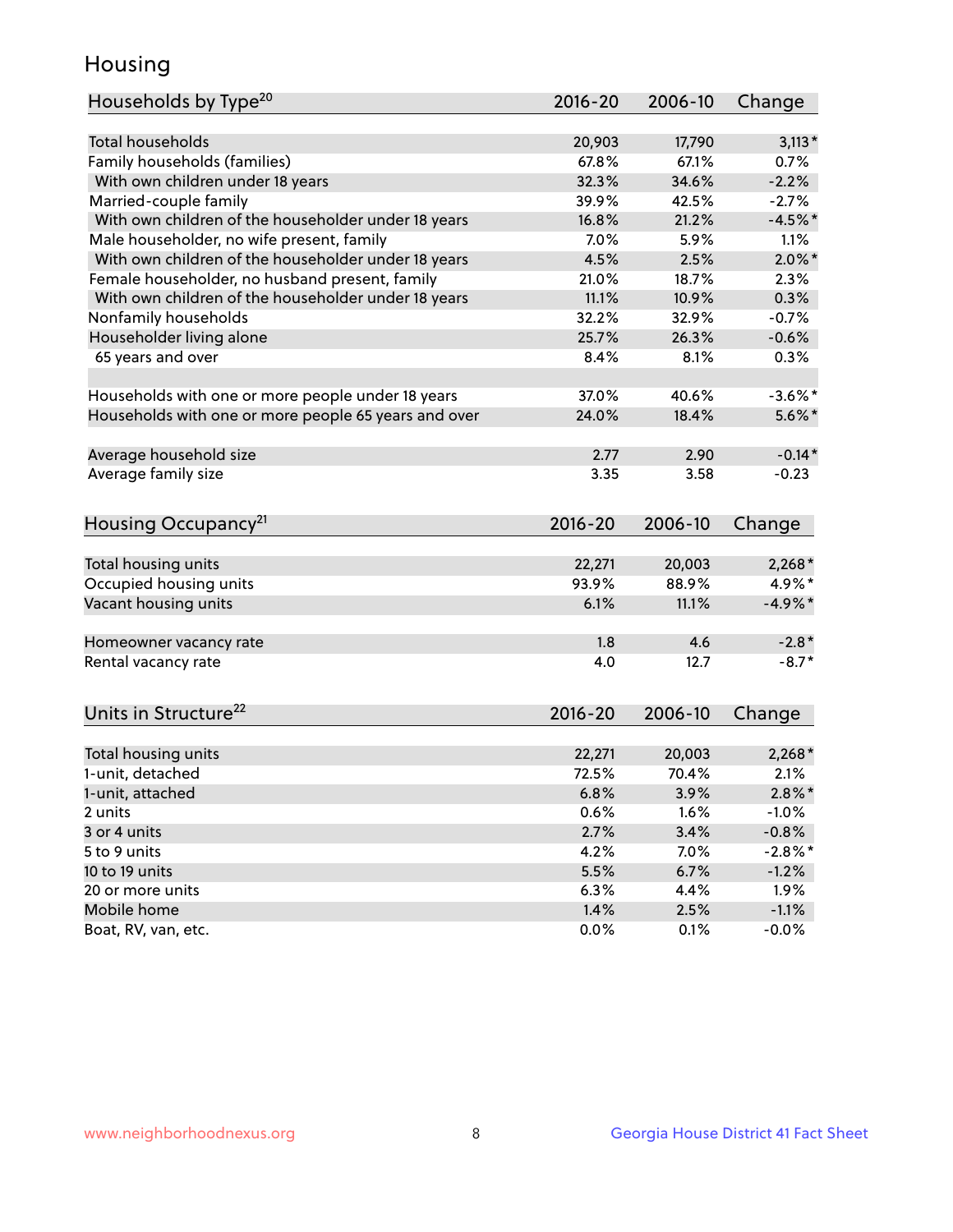## Housing, Continued...

| Year Structure Built <sup>23</sup>             | 2016-20     | 2006-10 | Change      |
|------------------------------------------------|-------------|---------|-------------|
| Total housing units                            | 22,271      | 20,003  | $2,268*$    |
| Built 2014 or later                            | 2.3%        | (X)     | (X)         |
| Built 2010 to 2013                             | 0.7%        | (X)     | (X)         |
| Built 2000 to 2009                             | 18.5%       | 18.5%   | $-0.0%$     |
| Built 1990 to 1999                             | 20.5%       | 21.6%   | $-1.0%$     |
| Built 1980 to 1989                             | 19.4%       | 20.4%   | $-1.0%$     |
| Built 1970 to 1979                             | 14.1%       | 15.3%   | $-1.2%$     |
| Built 1960 to 1969                             | 15.0%       | 16.7%   | $-1.7%$     |
| Built 1950 to 1959                             | 7.9%        | 6.1%    | $1.7\%$ *   |
| Built 1940 to 1949                             | 1.4%        | 0.8%    | 0.7%        |
| Built 1939 or earlier                          | 0.3%        | 0.6%    | $-0.3%$     |
| Housing Tenure <sup>24</sup>                   | $2016 - 20$ | 2006-10 | Change      |
|                                                |             |         |             |
| Occupied housing units                         | 20,903      | 17,790  | $3,113*$    |
| Owner-occupied                                 | 60.8%       | 67.4%   | $-6.6\%$ *  |
| Renter-occupied                                | 39.2%       | 32.6%   | $6.6\%*$    |
| Average household size of owner-occupied unit  | 2.74        | 2.87    | $-0.12$     |
| Average household size of renter-occupied unit | 2.80        | 2.98    | $-0.18$     |
| Residence 1 Year Ago <sup>25</sup>             | $2016 - 20$ | 2006-10 | Change      |
| Population 1 year and over                     | 59,801      | 53,313  | $6,488*$    |
| Same house                                     | 84.1%       | 78.9%   | $5.2\%$ *   |
| Different house in the U.S.                    | 15.3%       | 20.6%   | $-5.2\%$ *  |
| Same county                                    | 9.5%        | 11.1%   | $-1.6%$     |
| Different county                               | 5.8%        | 9.5%    | $-3.6\%$ *  |
| Same state                                     | 3.5%        | 5.0%    | $-1.6%$     |
| Different state                                | 2.4%        | 4.4%    | $-2.1\%$ *  |
| Abroad                                         | 0.6%        | 0.5%    | 0.1%        |
| Value of Housing Unit <sup>26</sup>            | $2016 - 20$ | 2006-10 | Change      |
| Owner-occupied units                           | 12,699      | 11,990  | 708*        |
| Less than \$50,000                             | 3.7%        | 3.7%    | 0.0%        |
| \$50,000 to \$99,999                           | 7.3%        | 7.6%    | $-0.2%$     |
| \$100,000 to \$149,999                         | 19.1%       | 30.0%   | $-10.9\%$ * |
| \$150,000 to \$199,999                         | 26.7%       | 39.9%   | $-13.2\%$ * |
| \$200,000 to \$299,999                         | 31.3%       | 15.0%   | 16.4%*      |
| \$300,000 to \$499,999                         | 9.1%        | 2.5%    | $6.6\% *$   |
| \$500,000 to \$999,999                         | 2.4%        | 0.8%    | 1.6%        |
| \$1,000,000 or more                            | 0.3%        | 0.5%    | $-0.2%$     |
| Median (dollars)                               | 184,809     | 159,197 | 25,612*     |
| Mortgage Status <sup>27</sup>                  | $2016 - 20$ | 2006-10 | Change      |
| Owner-occupied units                           | 12,699      | 11,990  | 708*        |
| Housing units with a mortgage                  | 69.9%       | 79.2%   | $-9.3\%$ *  |
| Housing units without a mortgage               | 30.1%       | 20.8%   | $9.3\%$ *   |
|                                                |             |         |             |

Georgia House District 41 Fact Sheet 9 9 9 www.neighborhoodnexus.org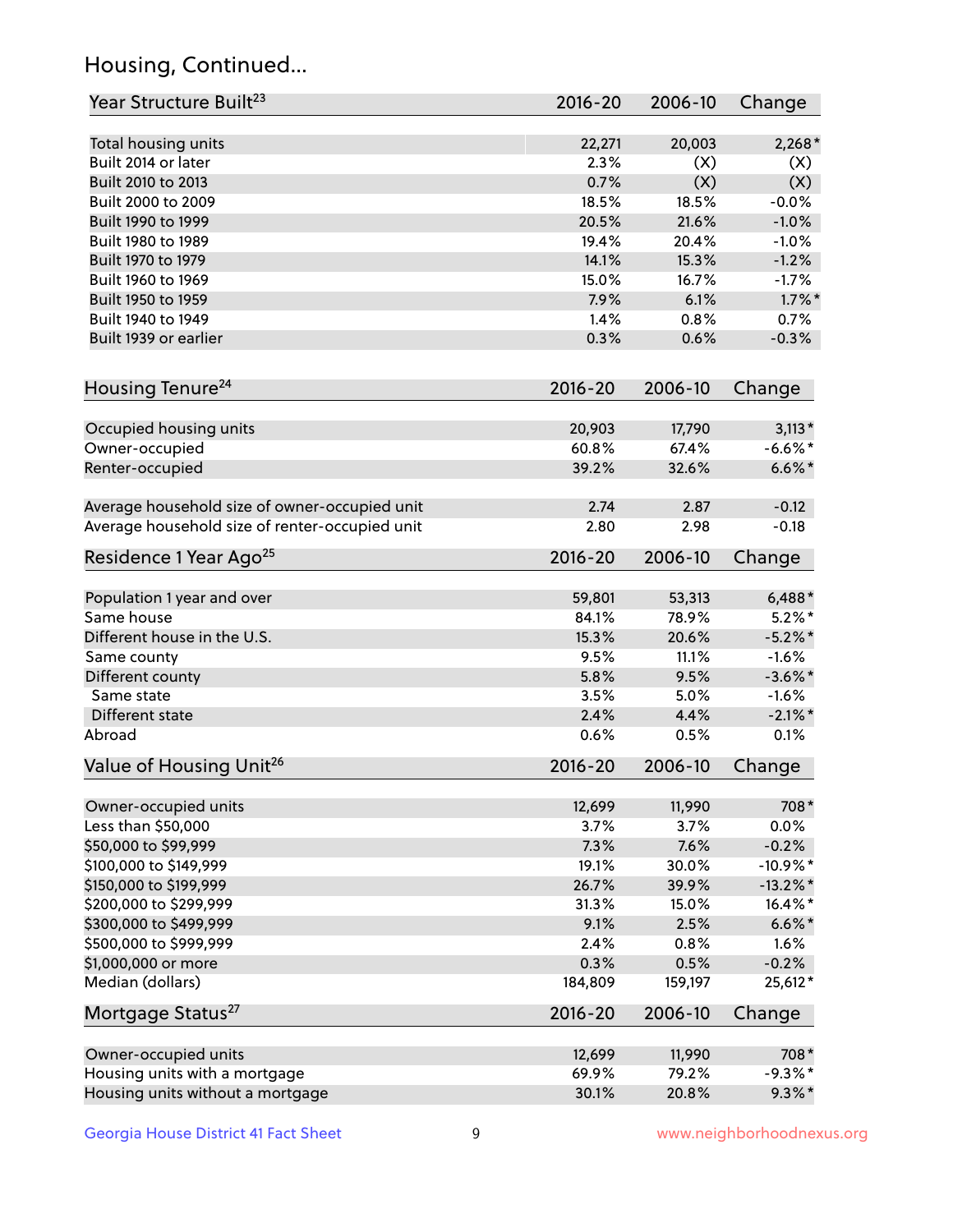## Housing, Continued...

| Selected Monthly Owner Costs <sup>28</sup>                                            | 2016-20     | 2006-10 | Change      |
|---------------------------------------------------------------------------------------|-------------|---------|-------------|
| Housing units with a mortgage                                                         | 8,874       | 9,492   | $-618$      |
| Less than \$300                                                                       | 0.6%        | 0.3%    | 0.3%        |
| \$300 to \$499                                                                        | 1.3%        | 1.2%    | 0.2%        |
| \$500 to \$999                                                                        | 19.8%       | 16.3%   | 3.4%        |
| \$1,000 to \$1,499                                                                    | 35.6%       | 40.3%   | $-4.7%$     |
| \$1,500 to \$1,999                                                                    | 31.2%       | 30.8%   | 0.3%        |
| \$2,000 to \$2,999                                                                    | 8.4%        | 10.0%   | $-1.6%$     |
| \$3,000 or more                                                                       | 3.2%        | 1.0%    | 2.1%        |
| Median (dollars)                                                                      | 1,383       | 1,409   | $-26$       |
|                                                                                       |             |         |             |
| Housing units without a mortgage                                                      | 3,825       | 2,498   | $1,327*$    |
| Less than \$150                                                                       | 3.6%        | 1.8%    | 1.7%        |
| \$150 to \$249                                                                        | 13.6%       | 16.0%   | $-2.4%$     |
| \$250 to \$349                                                                        | 24.0%       | 27.6%   | $-3.6%$     |
| \$350 to \$499                                                                        | 25.8%       | 35.8%   | $-10.0\%$ * |
| \$500 to \$699                                                                        | 24.2%       | 10.3%   | 13.8%       |
| \$700 or more                                                                         | 8.8%        | 8.4%    | 0.5%        |
| Median (dollars)                                                                      | 394         | 364     | $30*$       |
| Selected Monthly Owner Costs as a Percentage of<br>Household Income <sup>29</sup>     | $2016 - 20$ | 2006-10 | Change      |
| Housing units with a mortgage (excluding units where<br>SMOCAPI cannot be computed)   | 8,816       | 9,450   | $-634$      |
| Less than 20.0 percent                                                                | 52.6%       | 33.3%   | 19.3%*      |
| 20.0 to 24.9 percent                                                                  | 15.8%       | 13.9%   | $1.9\%$     |
| 25.0 to 29.9 percent                                                                  | 6.9%        | 12.7%   | $-5.8\%$ *  |
| 30.0 to 34.9 percent                                                                  | 6.1%        | 8.7%    | $-2.5%$     |
| 35.0 percent or more                                                                  | 18.6%       | 31.4%   | $-12.8\%$ * |
| Not computed                                                                          | 57          | 42      | 15          |
| Housing unit without a mortgage (excluding units where<br>SMOCAPI cannot be computed) | 3,704       | 2,463   | $1,241*$    |
| Less than 10.0 percent                                                                | 66.0%       | 43.8%   | 22.3%*      |
| 10.0 to 14.9 percent                                                                  | 14.4%       | 22.0%   | $-7.6\%$ *  |
| 15.0 to 19.9 percent                                                                  | 7.9%        | 12.5%   | $-4.6%$     |
| 20.0 to 24.9 percent                                                                  | 3.3%        | 8.2%    | $-4.9%$     |
| 25.0 to 29.9 percent                                                                  | 2.7%        | 3.3%    | $-0.7%$     |
| 30.0 to 34.9 percent                                                                  | 1.3%        | 2.2%    | $-0.9%$     |
| 35.0 percent or more                                                                  | 4.5%        | 8.0%    | $-3.6%$     |
| Not computed                                                                          | 121         | 35      | 86          |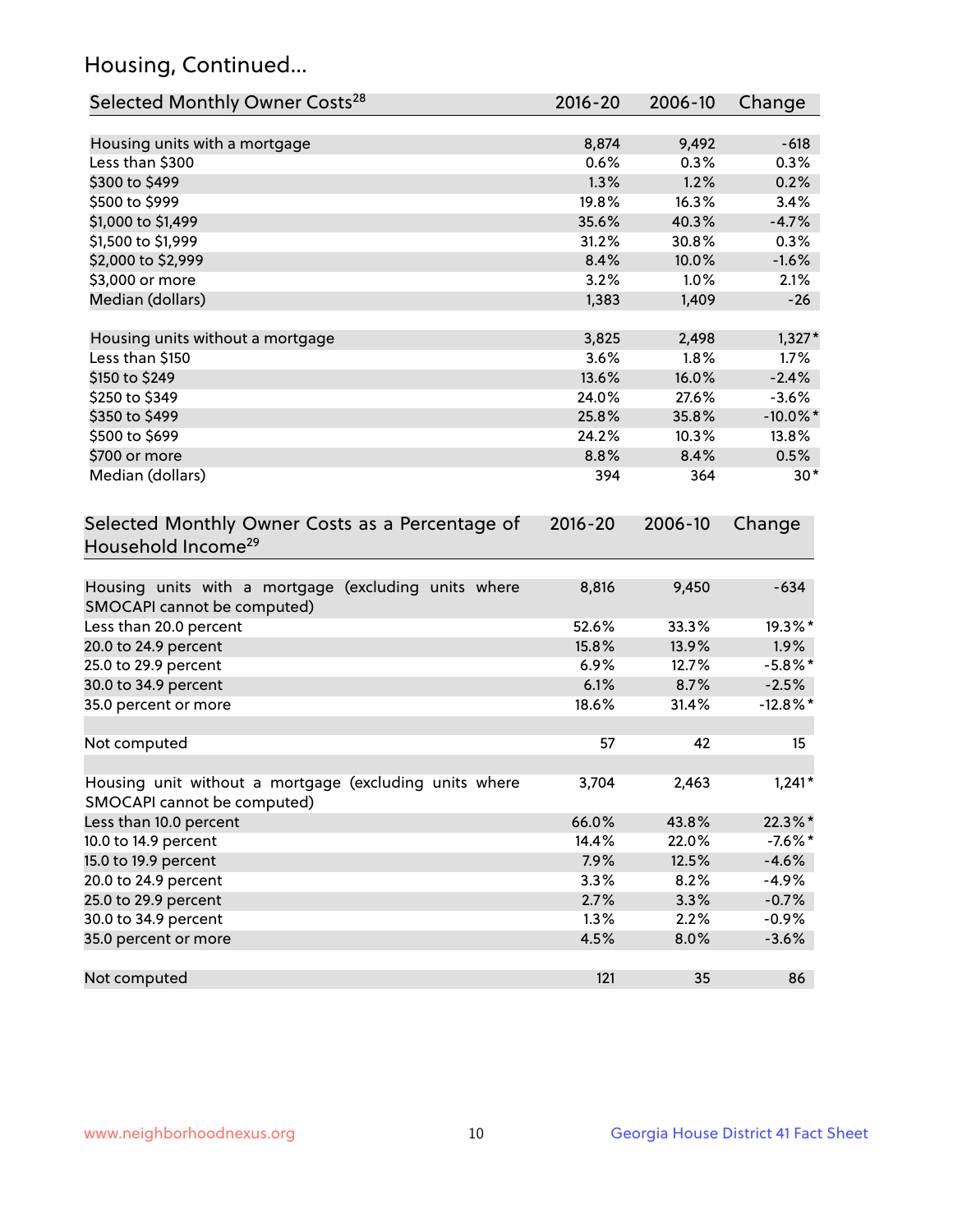## Housing, Continued...

| Gross Rent <sup>30</sup>   | 2016-20 | 2006-10 | Change    |
|----------------------------|---------|---------|-----------|
|                            |         |         |           |
| Occupied units paying rent | 7,921   | 5,607   | $2,315*$  |
| Less than \$200            | 0.6%    | 0.2%    | 0.3%      |
| \$200 to \$499             | 2.2%    | 5.2%    | $-3.0\%$  |
| \$500 to \$749             | $8.0\%$ | 18.7%   | $-10.7%$  |
| \$750 to \$999             | 25.4%   | 35.0%   | $-9.6%$ * |
| \$1,000 to \$1,499         | 51.1%   | 33.5%   | 17.5%*    |
| \$1,500 to \$1,999         | 10.9%   | 6.5%    | 4.4%      |
| \$2,000 or more            | 1.9%    | 0.9%    | $1.0\%$   |
| Median (dollars)           | 1,120   | 998     | $122*$    |
|                            |         |         |           |
| No rent paid               | 283     | 193     | 90        |
|                            |         |         |           |

| Gross Rent as a Percentage of Household Income <sup>31</sup>                   | $2016 - 20$ | 2006-10 | Change   |
|--------------------------------------------------------------------------------|-------------|---------|----------|
|                                                                                |             |         |          |
| Occupied units paying rent (excluding units where GRAPI<br>cannot be computed) | 7,714       | 5,472   | $2,242*$ |
| Less than 15.0 percent                                                         | 9.2%        | 11.7%   | $-2.5%$  |
| 15.0 to 19.9 percent                                                           | 15.2%       | 7.7%    | $7.5%$ * |
| 20.0 to 24.9 percent                                                           | 14.0%       | 10.7%   | 3.3%     |
| 25.0 to 29.9 percent                                                           | 8.4%        | 10.5%   | $-2.1%$  |
| 30.0 to 34.9 percent                                                           | $10.9\%$    | 10.1%   | 0.8%     |
| 35.0 percent or more                                                           | 42.4%       | 49.3%   | $-6.9%$  |
|                                                                                |             |         |          |
| Not computed                                                                   | 490         | 327     | 162      |

## Transportation

| Commuting to Work <sup>32</sup>           | 2016-20 | 2006-10 | Change     |
|-------------------------------------------|---------|---------|------------|
|                                           |         |         |            |
| Workers 16 years and over                 | 27,905  | 24,126  | $3,779*$   |
| Car, truck, or van - drove alone          | 73.3%   | 77.3%   | $-4.0\%$ * |
| Car, truck, or van - carpooled            | 11.6%   | 15.2%   | $-3.6\%$ * |
| Public transportation (excluding taxicab) | 2.5%    | 2.4%    | 0.1%       |
| Walked                                    | 0.5%    | 1.1%    | $-0.5%$    |
| Other means                               | 2.1%    | 0.7%    | $1.4\%$ *  |
| Worked at home                            | 10.0%   | 3.3%    | $6.7\%$ *  |
|                                           |         |         |            |
| Mean travel time to work (minutes)        | 31.4    | 31.2    | 0.2        |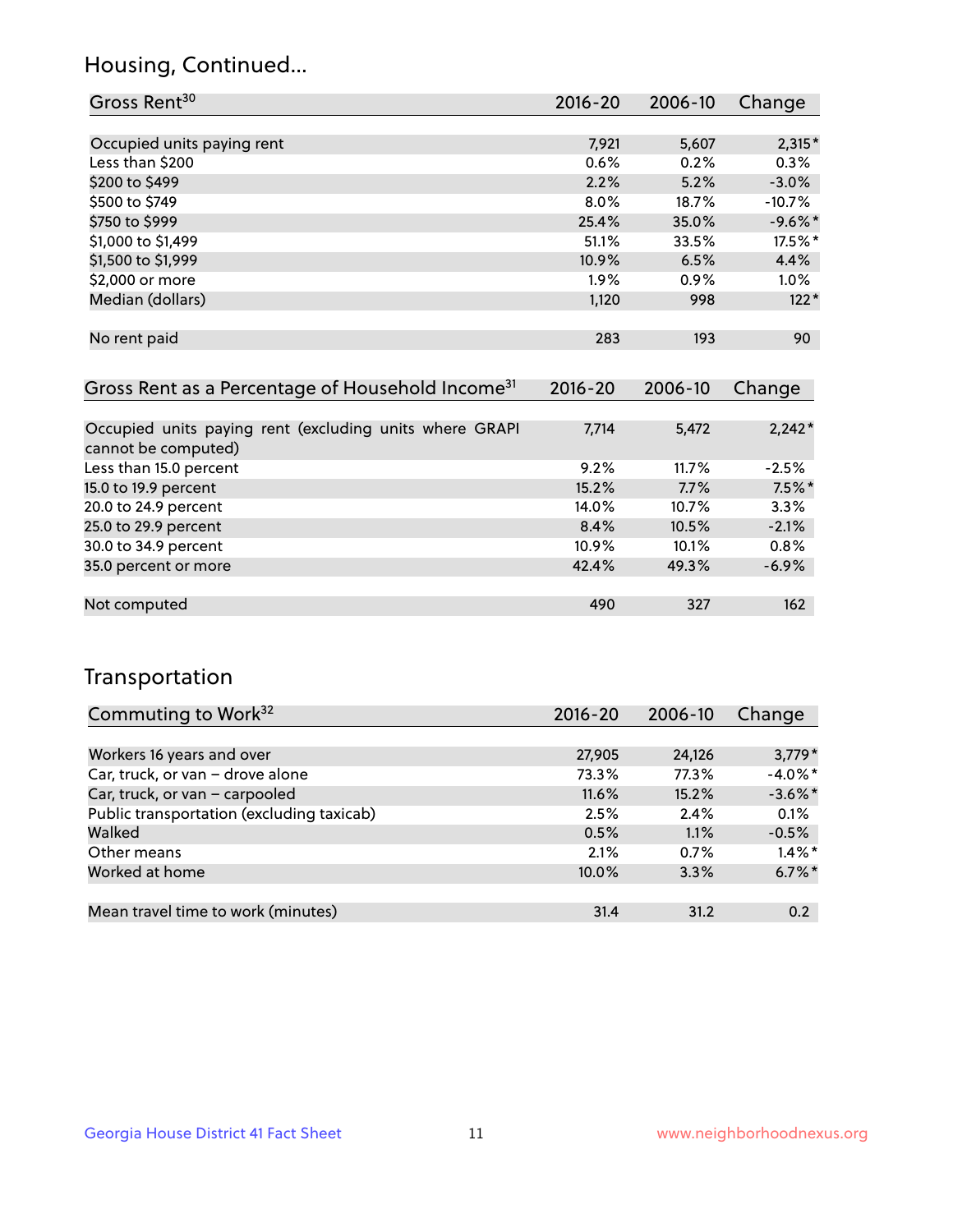## Transportation, Continued...

| Vehicles Available <sup>33</sup> | $2016 - 20$ | 2006-10 | Change   |
|----------------------------------|-------------|---------|----------|
|                                  |             |         |          |
| Occupied housing units           | 20,903      | 17,790  | $3,113*$ |
| No vehicles available            | 6.7%        | 5.9%    | 0.8%     |
| 1 vehicle available              | 34.5%       | 36.8%   | $-2.3%$  |
| 2 vehicles available             | 35.1%       | 36.0%   | $-0.9%$  |
| 3 or more vehicles available     | 23.7%       | 21.3%   | 2.4%     |

#### Health

| Health Insurance coverage <sup>34</sup>                 | 2016-20 |
|---------------------------------------------------------|---------|
|                                                         |         |
| Civilian Noninstitutionalized Population                | 57,894  |
| With health insurance coverage                          | 76.2%   |
| With private health insurance coverage                  | 56.0%   |
| With public health coverage                             | 28.9%   |
| No health insurance coverage                            | 23.8%   |
| Civilian Noninstitutionalized Population Under 19 years | 16,506  |
| No health insurance coverage                            | 15.5%   |
| Civilian Noninstitutionalized Population 19 to 64 years | 34,705  |
| In labor force:                                         | 27,891  |
| Employed:                                               | 26,670  |
| With health insurance coverage                          | 71.1%   |
| With private health insurance coverage                  | 67.8%   |
| With public coverage                                    | 5.0%    |
| No health insurance coverage                            | 28.9%   |
| Unemployed:                                             | 1,222   |
| With health insurance coverage                          | 44.0%   |
| With private health insurance coverage                  | 30.1%   |
| With public coverage                                    | 14.0%   |
| No health insurance coverage                            | 56.0%   |
| Not in labor force:                                     | 6,813   |
| With health insurance coverage                          | 61.0%   |
| With private health insurance coverage                  | 35.9%   |
| With public coverage                                    | 29.6%   |
| No health insurance coverage                            | 39.0%   |